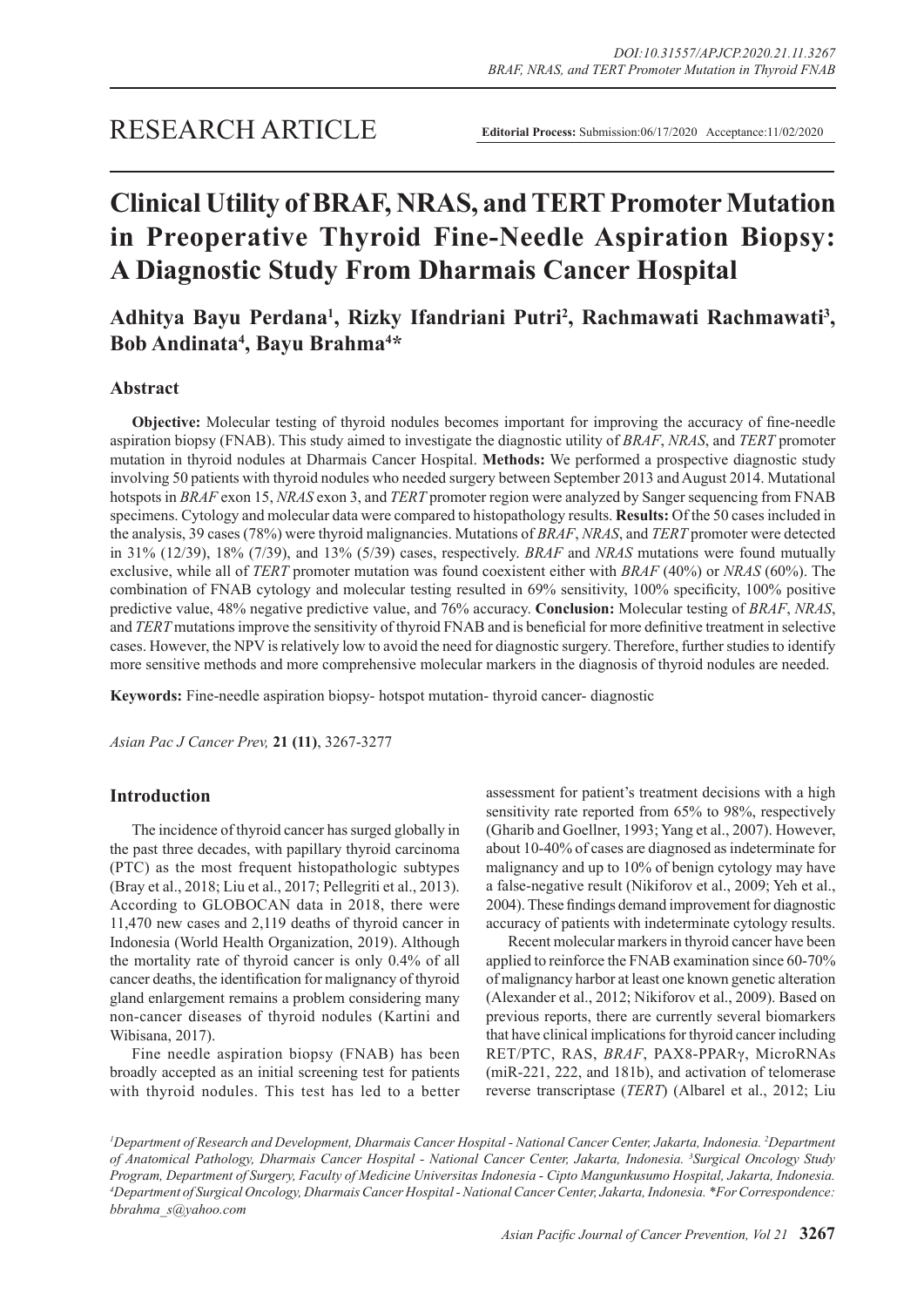#### *Adhitya Bayu Perdana et al*

et al., 2012; Moses et al., 2010; Nikiforov et al., 2009; Pallante et al., 2006). However, in terms of diagnostic utility, *BRAF*, *NRAS*, and *TERT* promoter mutations have shown greater potential due to the high prevalence and clinical features in thyroid cancer (Liu et al., 2012; Moses et al., 2010; Nikiforov et al., 2009).

*BRAF* mutation is the most frequent event in thyroid cancer, especially in PTC classic variant subtype (Shibru et al., 2008; Xing, 2005; Xu et al., 2003). The majority of *BRAF* mutations occur in exon 15 at codon 600 (V600E) and lead to stimulation of the MAPK signal transduction pathway, resulting in increased cell proliferation (Albarel et al., 2012; Xing, 2005). Various studies have demonstrated that *BRAF* V600E mutation testing has high specificity and is useful for the clinical diagnosis of PTC in indeterminate FNAB specimens (Brahma et al., 2013; Cohen et al., 2004; Jin et al., 2006; Rowe et al., 2006; Su et al., 2016).

The second most common genetic alteration in thyroid cancer is RAS mutations. Despite the diagnostic importance of RAS mutations that is still not fully clear as these mutations are also found in benign nodules, it is highly predictive in tumors of follicular cell origin, which are difficult to differentiate on cytology (Alexander et al., 2012). RAS mutations were found about 93% in indeterminate cytology, with the vast majority of RASpositive tumors, which are PTCfv (Gupta et al., 2013). Among RAS family members, *NRAS* codon 61 (Q61R) is the most frequent mutation accounted for 67-88% of all RAS mutations (Bae et al., 2014; Nikiforov and Nikiforova, 2011).

The recently identified *TERT* promoter mutations are also recognized as a clinically important diagnostic marker for thyroid cancer (Argyropoulou et al., 2018). Two promoter mutations, 228C>T and 250C>T in *TERT* gene have shown a significant role in the pathogenesis of thyroid cancer, with 228C>T as the most frequently occurring compared to the 250C>T (Liu and Xing, 2014, 2016). The high prevalence of *TERT* promoter mutations is found in aggressive thyroid tumors, showing high specificity for malignant neoplasm (Kim et al., 2016). Moreover, *TERT* promoter mutation-positive was also found in several cases of indeterminate results. Thus, it has great potential for a definitive preoperative diagnosis of thyroid nodules (Liu and Xing, 2014).

Considering the diagnostic accuracy improvement in cytology specimens, the synergism of these three biomarkers should be underlined. To our knowledge, only a few studies have reported the combination of these mutations in the preoperative diagnostic study. Besides, the report for multiple hotspot mutation analyses of thyroid cancer in Indonesia is not available yet. Therefore, we aimed to investigate the diagnostic utility of *BRAF*, *NRAS*, *TERT* promoter mutation, and its combination from our FNAB specimen series at Dharmais Cancer Hospital.

## **Materials and Methods**

#### *Study participant*

A total of 50 FNAB specimens were prospectively collected from patients treated at Dharmais Cancer Hospital between September 2013 and August 2014. The inclusion criteria were new patients with thyroid nodules and who could undergo surgery. The patients with other malignancies, or had a history of thyroid surgery with histopathology results, and refused to participate in the study were excluded from this study. The inclusion flowchart can be seen in Figure 1. Patient's characteristics including age, sex, the onset of disease, tumor size, lymph node metastasis, tumor stage, cytology, and histopathology results were obtained from the patient's medical record.

This study was approved by the Research Ethics Committee of Dharmais Cancer Hospital with the registration number 039/KEPK/XI/2013, and informed consent was obtained from all of the patients included in this study. All data were anonymized before analysis.

## *FNAB cytology and histopathology review*

The retrieval of FNAB cytology specimens was carried out preoperatively by a pathologist (RIP). If the patients refused for preoperative FNAB, then the intraoperative procedure was performed by a surgical oncologist (BB). For the preoperative procedure, the 24-gauge needle was inserted and monitored during the biopsy procedure. The aspirated liquid was partially daubed on a glass object and fixed with 95% alcohol for Papanicolaou smear, and then examined under a microscope. The remaining FNAB specimens in the needle were washed out by phosphate-buffered saline (PBS) solution 1x and inserted in a 2-ml collection tube. For intraoperative procedures in the operating theatre, the aspiration of the nodule was carried out after the removal of the thyroid gland from the patients. All FNAB specimens were stored in 4oC before the DNA extraction procedure. The diagnosis categories for cytology were benign, atypia of undetermined significance (AUS)/follicular lesion of undetermined significance (FLUS), follicular neoplasm, suspicious for malignancy, and malignant. Cytology and histopathology diagnoses were reviewed and confirmed by the hospital's pathologist from Anatomical Pathology Department.

## *DNA extraction and mutation analysis*

Genomic DNA from FNAB specimens was extracted using the QIAamp DNA Mini Kit (Qiagen, Hilden, Germany) according to the manufacturer's instruction. The extracted DNA quality was measured by NanoDrop 1000 spectrophotometer (Thermo Fisher Scientific, Wilmington, DE, USA) and stored at -20°C. Polymerase chain reaction (PCR) was performed using HotStarTaq DNA Polymerase Kit (Qiagen, Hilden, Germany). The PCR primers were shown in Table 1. The single reaction mixture for each target (*BRAF*, *NRAS*, *TERT* promoter) in a final volume of 25 µl contained 20-50 ng of human genomic DNA template, 0.2 µM of deoxynucleoside triphosphate (dNTP) mixture, 1x PCR Buffer, 1.5 µM of MgCl<sub>2</sub>, 0.25  $\mu$ M of each primer, and 0.25 units of HotStarTaq DNA polymerase. The amplification process was carried out with an enzyme activation step at 95°C for 15 minutes, followed by 35 amplification cycles (94°C for 30 seconds, 56 °C for 30 seconds, and 72 °C for 30 seconds), and a final extension at 72°C for 10 minutes. PCR product was evaluated by 2% agarose gel electrophoresis and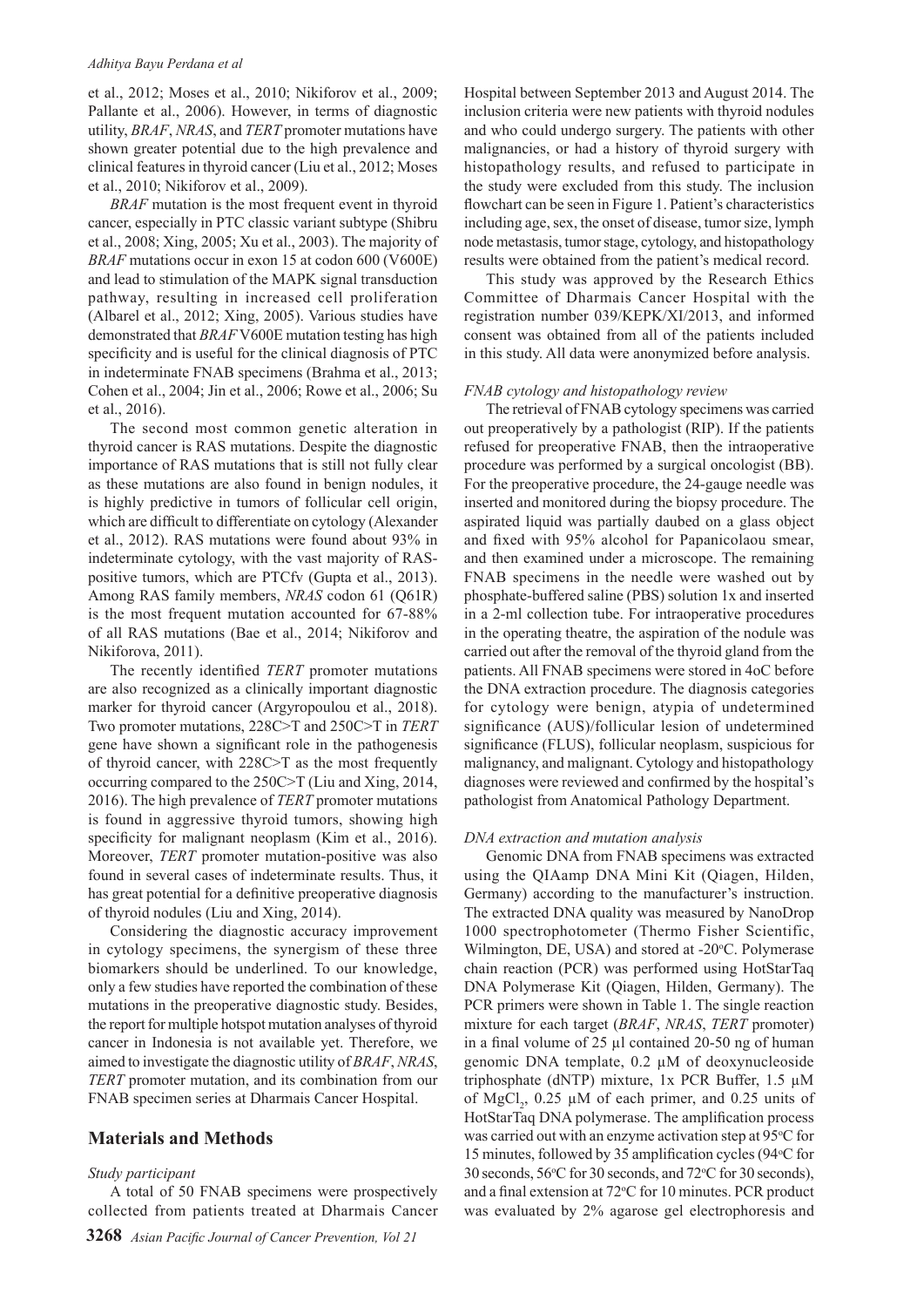## *DOI:10.31557/APJCP.2020.21.11.3267*

visualized using Gel Doc EZ Gel Documentation System (Bio-Rad Laboratories, Hercules, CA, USA).

PCR products were purified using the QIAquick PCR Purification Kit (Qiagen, Hilden, Germany) according to the manufacturer's protocol and continued to the sequencing process. DNA sequencing was carried out using Big Dye terminator v3.1 cycle sequencing reaction kit (Applied Biosystem, Foster City, CA, USA) with 3500 Genetic Analyzer (Applied Biosystem, Foster City, CA, USA) instrument based on the Sanger principle at our institutional sequencing facility of Dharmais Cancer Hospital. Internal negative and positive control samples were included in each testing. Mutation detection was analyzed using Snapgene Viewer software (GSL Biotech LLC, San Diego, CA, USA).

#### *Statistical analysis*

The patient's clinical data were analyzed using the SPSS software version 20 for Windows (IBM Corporation, Armonk, NY, USA). Descriptive data are presented in the frequency table. Sensitivity, specificity, positive predictive value (PPV), negative predictive value (NPV) were calculated using CATmaker software version 1.1 (CEBM, Oxford, UK).

## **Results**

#### *Patient's characteristics*

A total of 59 patients with the confirmed case were enrolled and only 50 patients were included in the final analysis. Nine patients were excluded for the following

|  | Table 1. Primer Sequence |  |
|--|--------------------------|--|
|  |                          |  |

| BRAF, NRAS, and TERT Promoter Mutation in Thyroid FNAB             |
|--------------------------------------------------------------------|
| reasons: 6 patients did not undergo FNAB procedure and             |
| 3 patients had a history of thyroid surgery. As reported in        |
| Table 2, the mean age for all cases was $50.9 \pm 12.0$ years      |
| (range 30-75). Females were more frequent (82.0%) than             |
| males $(18.0\%)$ . Forty-one $(82.0\%)$ patients had nodules       |
| symptoms between 1-5 years and 9 $(18.0\%)$ for more               |
| than 5 years. The median tumor size was 5.0 cm (range              |
| 1.0-14.0 cm). The TNM stage showed 14 $(35.9\%)$ patients          |
| in stage I, $5(12.8\%)$ patients in stage II, $9(23.1\%)$ patients |
| in stage III, and 11 (28.2%) patients in stage IV. Sixteen         |
| (32%) patients had undergone total thyroidectomy and               |
| lymph node surgery.                                                |

All the patients included in the study underwent either preoperative or intraoperative FNAB procedures. The cytology results showed the benign in 15 (30.0%) cases, AUS/FLUS in 6 (12%) cases, follicular neoplasm in 1 (2.0%) case, suspicious for malignancy in 6  $(12.0\%)$  cases, and malignant in 12 (44.0%) cases. The cytological category of AUS/FLUS, follicular neoplasm, and suspicious of malignancy were categorized as indeterminate and found in 13 (26%) of all cases. The histopathology results showed anaplastic carcinoma (AC) in 3 (6.0%) cases, poorly differentiated thyroid carcinoma (PDTC) in 1 (2.0%) case, papillary carcinoma classic variant (PTVcv) in 23 (46.0%) cases, papillary carcinoma follicular variant (PTCfv) in 12 (24.0%) cases. The histopathological follicular adenoma (FA), thyroiditis, and goiter in a total of 11 (22.0%) patients were categorized as benign goiter. About 39 out of 50 cases (78%) were malignancies.

When the cytological findings were confirmed by

| Table 1. Primer Sequence |                                          |                                              |          |  |  |  |
|--------------------------|------------------------------------------|----------------------------------------------|----------|--|--|--|
| Primer Name              | Forward sequence $(5^{\circ}-3^{\circ})$ | Reverse sequence $(5^{\degree}-3^{\degree})$ | Product  |  |  |  |
| <i>BRAF</i> exon 15      | GACTCTAAGAGGAAAGATGAAGTAC                | CACTGATTTTTGTGAATACTGGGAC                    | 394 bp   |  |  |  |
| NRAS exon 3              | <b>TCTTACAGAAAACAAGTGGT</b>              | <b>GTAGAGGTTAATATCCGCAA</b>                  | $174$ bp |  |  |  |
| TERT promoter            | ACGAACGTGGCCAGCGGCAG                     | CTGGCGTCCCTGCACCCTGG                         | 474 bp   |  |  |  |



Figure 1. Patients Inclusion Flowchart for Mutation Analysis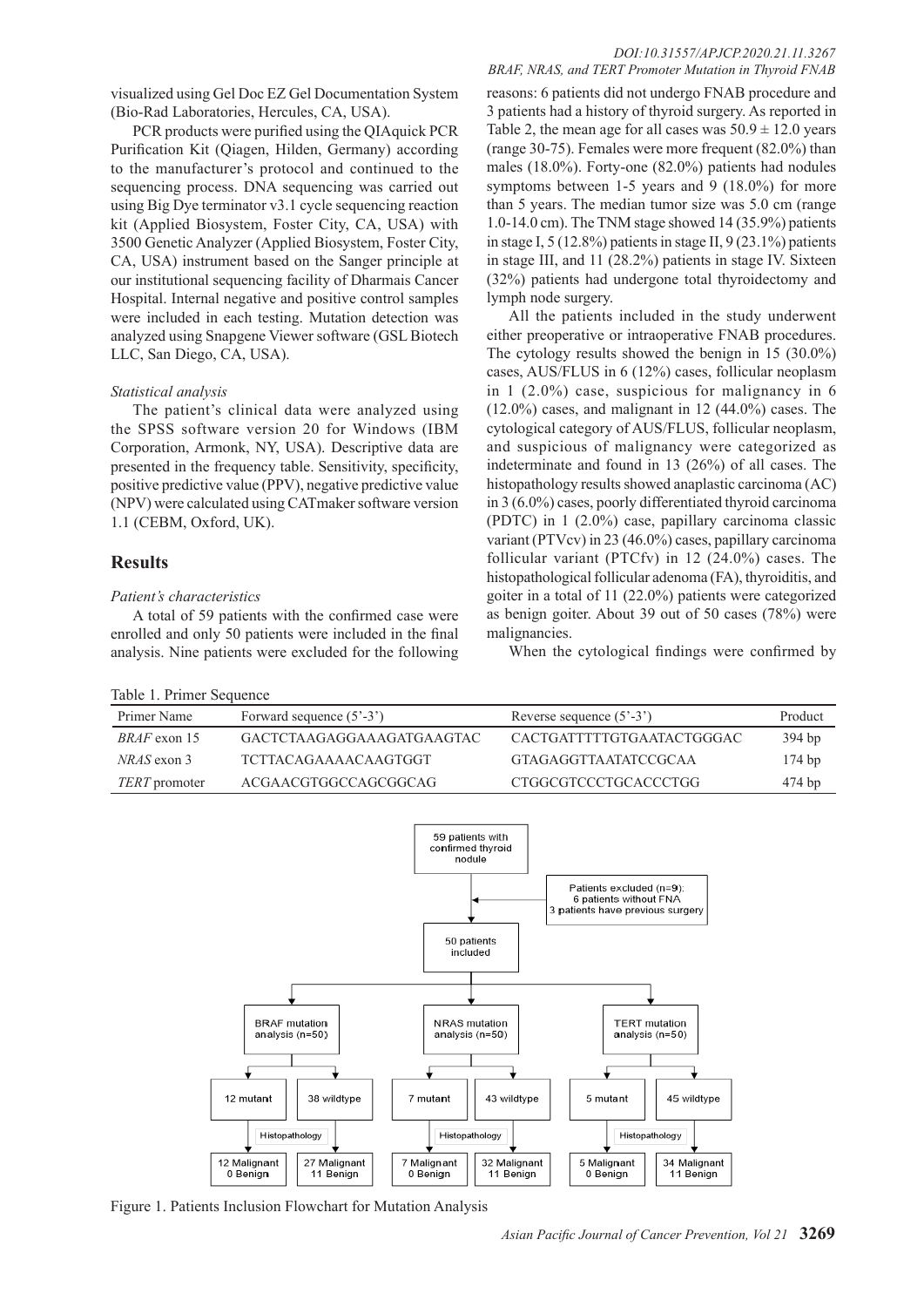## *Adhitya Bayu Perdana et al*

| raone 2. I requested of Druit, martin, and truth matument necessary to change characteristics of Famelies<br>Characteristics | $n$ (%)         |                        | <b>BRAF</b> mutation   |                       | NRAS mutation          | <b>TERT</b> mutation  |                        |
|------------------------------------------------------------------------------------------------------------------------------|-----------------|------------------------|------------------------|-----------------------|------------------------|-----------------------|------------------------|
|                                                                                                                              |                 | Positive<br>$(n = 12)$ | Negative<br>$(n = 38)$ | Positive<br>$(n = 7)$ | Negative<br>$(n = 43)$ | Positive<br>$(n = 5)$ | Negative<br>$(n = 45)$ |
| Gender                                                                                                                       |                 |                        |                        |                       |                        |                       |                        |
| Male                                                                                                                         | 9(18.0)         | 4(33.3)                | 5(13.2)                | 0(0.0)                | 9(20.9)                | 1(20.9)               | 8(17.8)                |
| Female                                                                                                                       | 41(82.0)        | 8(66.7)                | 33 (86.8)              | 7(100.0)              | 34(82.9)               | 4(79.1)               | 37(82.2)               |
| Age (years) Mean $\pm$ SD                                                                                                    | $50.9 \pm 12.0$ |                        |                        |                       |                        |                       |                        |
| Range (years)                                                                                                                |                 |                        |                        |                       |                        |                       |                        |
| $<$ 45                                                                                                                       | 18(36.0)        | 5(41.7)                | 13(34.2)               | 2(28.6)               | 16(37.2)               | 0(0.0)                | 18(40.0)               |
| $\geq 45$                                                                                                                    | 32(54.0)        | 7(58.3)                | 27(65.8)               | 5(71.4)               | 27(62.8)               | 5(100.0)              | 27(60.0)               |
| Onset (years)                                                                                                                |                 |                        |                        |                       |                        |                       |                        |
| $< \! 5$                                                                                                                     | 41(82.0)        | 9(75.0)                | 32(84.2)               | 6(85.7)               | 35(81.4)               | 5(100.0)              | 36(80.0)               |
| $\geq 5$                                                                                                                     | 9(18.0)         | 3(25.0)                | 6(15.8)                | 1(14.3)               | 8(18.6)                | 0(0.0)                | 9(20.0)                |
| Tumor size (cm) Median $5.0$ (1.0-14.0)                                                                                      |                 |                        |                        |                       |                        |                       |                        |
| Range (cm)                                                                                                                   |                 |                        |                        |                       |                        |                       |                        |
| $<\!\!4$                                                                                                                     | 17(34.0)        | 2(16.7)                | 15(39.5)               | 4(57.1)               | 13(30.2)               | 2(40.0)               | 15(33.3)               |
| $\geq 4$                                                                                                                     | 33(66.0)        | 10(83.3)               | 23(60.5)               | 3(42.9)               | 30(69.8)               | 3(60.0)               | 30(66.7)               |
| Stage $(n = 39)$                                                                                                             |                 |                        |                        |                       |                        |                       |                        |
| I                                                                                                                            | 14(35.9)        | 2(16.7)                | 12(44.4)               | 2(28.6)               | 12(37.5)               | 0(0.0)                | 14(41.2)               |
| $\rm II$                                                                                                                     | 5(12.8)         | 2(16.7)                | 3(11.1)                | 1(14.3)               | 4(12.5)                | 1(20.0)               | 4(11.8)                |
| $\rm III$                                                                                                                    | 9(23.1)         | 4(33.3)                | 5(18.5)                | 1(14.3)               | 8(25.0)                | 1(20.0)               | 8(23.5)                |
| IV                                                                                                                           | 11(28.2)        | 4(33.3)                | 7(26.0)                | 3(42.8)               | 8(25.0)                | 3(60.0)               | 8(23.5)                |
| AMES risk ( $n = 39$ )                                                                                                       |                 |                        |                        |                       |                        |                       |                        |
| Low risk                                                                                                                     | 22(56.4)        | 5(41.7)                | 17(63.0)               | 3(42.9)               | 19(59.4)               | 2(40.0)               | 20(58.8)               |
| High risk                                                                                                                    | 17(43.6)        | 7(58.3)                | 10(37.0)               | 4(57.1)               | 13(40.6)               | 3(60.0)               | 14(41.2)               |
| LN metastasis $(n = 16)$                                                                                                     |                 |                        |                        |                       |                        |                       |                        |
| Negative                                                                                                                     | 3(18.3)         | 1(14.3)                | 2(22.2)                | 2(50.0)               | 1(8.3)                 | 2(50.0)               | 1(8.3)                 |
| Positive                                                                                                                     | 13(81.3)        | 6(85.7)                | 7(77.8)                | 2(50.0)               | 11(91.7)               | 2(50.0)               | 11(91.7)               |
| Surgery                                                                                                                      |                 |                        |                        |                       |                        |                       |                        |
| Lobectomy                                                                                                                    | 13(26.0)        | 0(0.0)                 | 13(34.2)               | 0(0.0)                | 13(30.2)               | 0(0.0)                | 13(29.0)               |
| $\mathop{\rm ET}\nolimits$                                                                                                   | 2(4.0)          | 0(0.0)                 | 2(5.3)                 | 0(0.0)                | 2(4.7)                 | 0(0.0)                | 2(4.4)                 |
| <b>TT</b>                                                                                                                    | 13(26.0)        | 3(25.0)                | 10(26.3)               | 2(28.6)               | 12(27.9)               | 1(20.0)               | 14(31.1)               |
| $TT + LN$                                                                                                                    | 16(32.0)        | 7(58.4)                | 9(23.7)                | 4(57.1)               | 11(25.6)               | 3(60.0)               | 11(24.4)               |
| Others                                                                                                                       | 6(12.0)         | 2(16.6)                | 4(10.5)                | 1(14.3)               | 5(11.6)                | 1(20.0)               | 5(11.1)                |
| Cytology                                                                                                                     |                 |                        |                        |                       |                        |                       |                        |
| Benign                                                                                                                       | 15(30.0)        | 1(8.3)                 | 14(36.8)               | 1(14.3)               | 14(32.6)               | 0(0.0)                | 15(33.3)               |
| <b>AUS/FLUS</b>                                                                                                              | 6(12.0)         | 0(0.0)                 | 6(15.8)                | 0(0.0)                | 6(14.0)                | 0(0.0)                | 6(13.3)                |
| ${\rm FN}$                                                                                                                   | 1(2.0)          | 0(0.0)                 | 1(2.6)                 | 0(0.0)                | 1(2.3)                 | 0(0.0)                | 1(2.2)                 |
| <b>SFM</b>                                                                                                                   | 6(12.0)         | 2(16.7)                | 4(10.5)                | 1(14.3)               | 5(11.6)                | 1(20.0)               | 5(11.1)                |
| Malignant                                                                                                                    | 22(44.0)        | 9(75.0)                | 13(34.2)               | 5(71.4)               | 17(39.5)               | 4(80.0)               | 18(40.0)               |
| Histopathology                                                                                                               |                 |                        |                        |                       |                        |                       |                        |
| $\mathbf{A}\mathbf{C}$                                                                                                       | 3(6.0)          | 1(8.3)                 | 2(5.3)                 | 1(14.3)               | 2(4.7)                 | 1(20.0)               | 2(4.4)                 |
| PDTC                                                                                                                         | 1(2.0)          | 0(0.0)                 | 1(2.6)                 | 0(0.0)                | 1(2.3)                 | 0(0.0)                | 1(2.2)                 |
| PTCcv                                                                                                                        | 23 (46.0)       | 11(91.7)               | 12(31.6)               | 4(57.1)               | 19 (44.2)              | 3(60.0)               | 20(44.4)               |
| <b>PTCfv</b>                                                                                                                 | 12(24.0)        | 0(0.0)                 | 12(31.6)               | 2(28.6)               | 10(23.3)               | 1(20.0)               | 11(24.5)               |
| Benign goiter                                                                                                                | 11(22.0)        | 0(0.0)                 | 11(28.9)               | 0(0.0)                | 11(25.5)               | 0(0.0)                | 11(24.5)               |
| Mutation frequency ( $n = 39$ )                                                                                              |                 | 12(31.0)               |                        | 7(18.0)               |                        | 5(12.0)               |                        |

\*AC, anaplastic carcinoma; PDTC, poorly differentiated thyroid carcinoma; PTCcv, papillary thyroid carcinoma classic variant; PTCfv, papillary thyroid carcinoma follicular variant; FN, follicular neoplasm; SFM, suspicious for malignancy; ET, endoscopic thyroidectomy; TT, total thyroidectomy; TT + LN, total thyroidectomy + lymph node surgery.

the gold standard histopathological diagnosis, it was observed that all of the 22 cytology malignant results were

ultimately diagnosed to be malignant, consisting of 3 cases (13.6%) of AC, 1 case (4.5%) of PDTC, 15 cases (68.2%)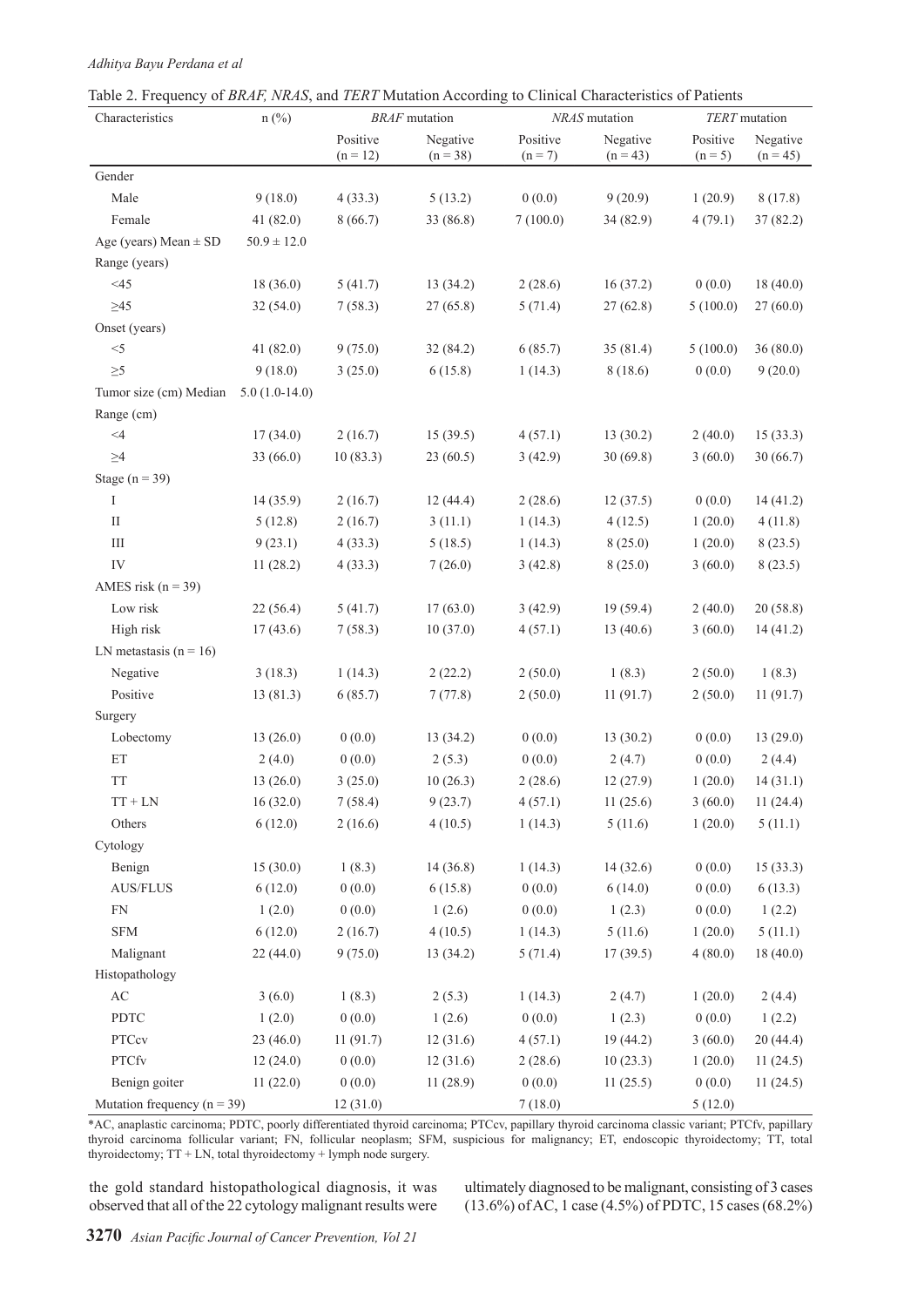

Figure 2. Representative Sequencing Results for *BRAF, NRAS*, and *TERT* Promoter Mutation. (A) Sequence of wildtype *BRAF* exon 15, codon 600 (GTG, arrow). (B) Sequence of mutant *BRAF* exon 15, codon 600, showing overlapping peak (GTG>GAG, arrow) indicated substitution of amino acid valine to glutamic acid. (C) Sequence of wildtype *NRAS* exon 3, codon 61 (CAA, arrow). (D) Sequence of mutant *NRAS* exon 3, codon 61, showing overlapping peak (CAA>CGA, arrow) indicated substitution of amino acid glutamine to arginine. (E) Sequence of wildtype *TERT*  promoter (CTCCGG, arrow). (F) Sequence of mutant *TERT* promoter, showing overlapping peak at nucleotide base position number 1,295,228 (228C>T, arrow).

of PTCcv, and 3 cases (13.6%) of PTCvf. However, 6 out of 15 benign cytology results were ultimately diagnosed as malignancy, consisting of 2 cases (13.3%) of PTCcv, and 4 cases (26.7%) of PTCvf. It means that the FNAB results have a false-negative rate of 40%. On the other hand, 11 out of 13 cases (85%) of indeterminate cytology results were diagnosed as malignant, and the rest of 2 cases (15%) were diagnosed as goiter (Table 3).

## *Mutation analysis*

Sanger sequencing was performed to detect the hotspot mutation in *BRAF* exon 15, *NRAS* exon 3, and *TERT* promoter region in 50 FNAB specimens. The mutation analysis results of 39 malignancy cases are shown in Table 4. Our results demonstrated all *BRAF*

mutation-positive cases were found in malignancy with a frequency of 31.0%. All *BRAF* mutation-positive cases were valine (V) to glutamic acid (E) substitution at codon 600 (V600E). The overlapping peak indicated the nucleotide base substitution from T to A (GTG>GAG). For *NRAS* mutation-positive cases were detected in 18.0% of malignant cases. The presence of *NRAS* mutation was mutually exclusive with *BRAF* mutation. The most common type of *NRAS* mutation was an amino acid substitution of glutamine (Q) to arginine (R) at codon 61 (Q61R). The overlapping peak indicated the nucleotide base substitution from A to G (CAA>CGA) (Figure 1.2). Following *BRAF* and *NRAS* mutation, the mutations in *TERT* promoter were found coexistence either with *BRAF* (2/5) or *NRAS* (3/5) with a total frequency of 13.0%.

|  | Table 3. Cytology FNAB Findings on Histopathology Results |  |  |
|--|-----------------------------------------------------------|--|--|
|  |                                                           |  |  |

| Cytology               | Histopathology |              |              |             |         |  |
|------------------------|----------------|--------------|--------------|-------------|---------|--|
|                        | Benign goiter  | <b>PTCcv</b> | <b>PTCfv</b> | <b>PDTC</b> | AC      |  |
| Benign $(n = 15)$      | 9(60.0)        | 2(13.3)      | 4(26.7)      | 0(0.0)      | 0(0.0)  |  |
| AUS/FLUS $(n = 6)$     | 2(33.3)        | 2(33.3)      | 2(33.3)      | 0(0.0)      | 0(0.0)  |  |
| $FN (n = 1)$           | 0(0.0)         | 1(100.0)     | 0(0.0)       | 0(0.0)      | 0(0.0)  |  |
| $SFM(n=6)$             | 0(0.0)         | 3(50.0)      | 3(50.0)      | 0(0.0)      | 0(0.0)  |  |
| Malignant ( $n = 22$ ) | 0(0.0)         | 15 (68.2)    | 3(13.6)      | 1(4.5)      | 3(13.6) |  |

\*FN, follicular neoplasm; SFM, suspicious for malignancy; AC, anaplastic carcinoma; PDTC, poorly differentiated thyroid carcinoma; PTCcv, papillary thyroid carcinoma classic variant; PTCfv, papillary thyroid carcinoma follicular variant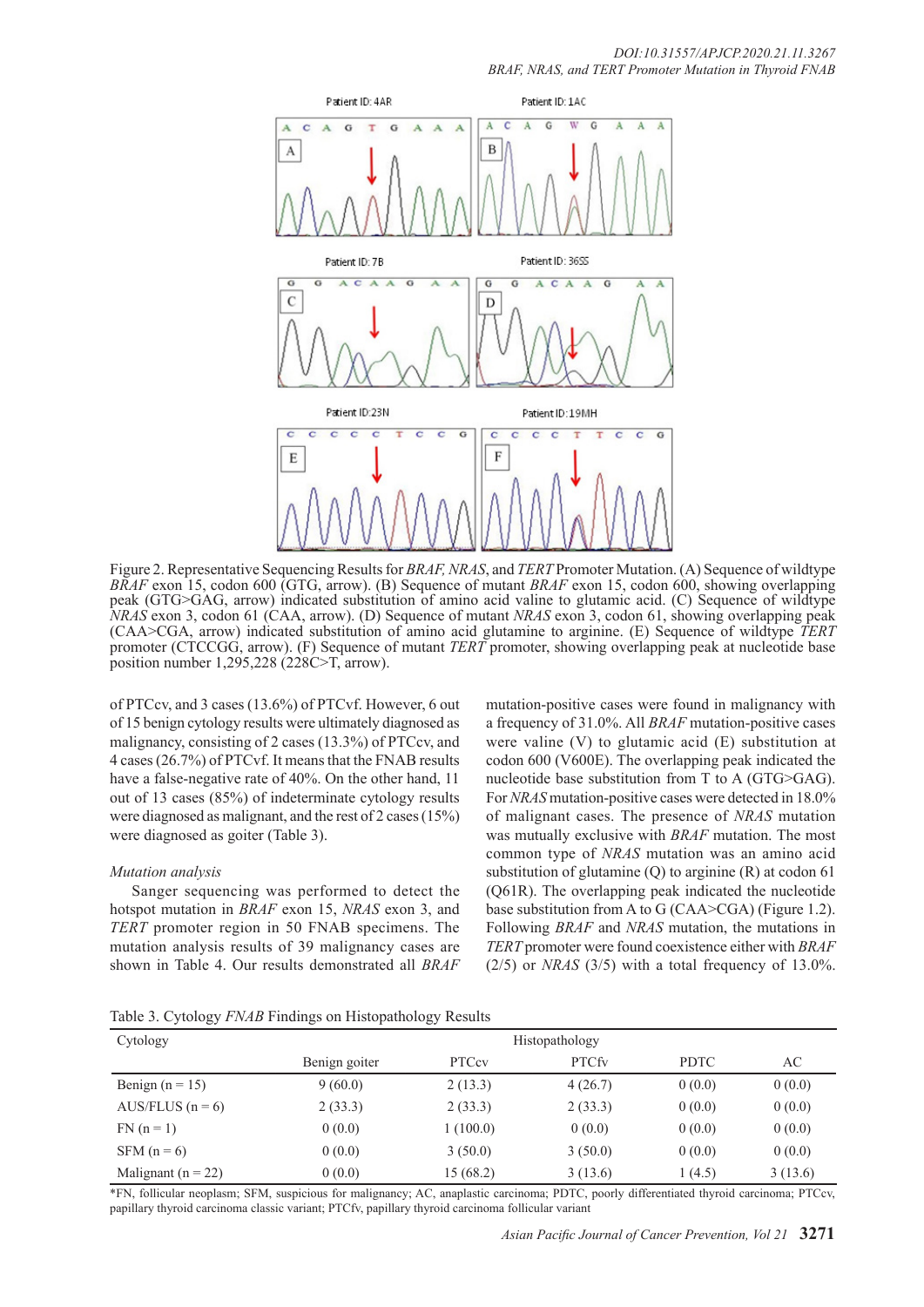Table 4. Mutation Analysis Results of 50 Thyroid Nodule Cases

| Case ID         | Mutation                 | Cytology        | Histology    | Case ID | Mutation                | Cytology        | Histology              |
|-----------------|--------------------------|-----------------|--------------|---------|-------------------------|-----------------|------------------------|
| 1AC             | <b>BRAF V600E</b>        | Malignant       | PTCcv        | 26RJ    |                         | Malignant       | PTCcv                  |
| 2AD             | $\overline{\phantom{a}}$ | <b>AUS/FLUS</b> | <b>PTCfv</b> | 27R     | <b>BRAF V600E</b>       | Malignant       | PTCcv                  |
| 3AP             | ÷,                       | <b>SFM</b>      | mPTCfv       | 28R     | NRAS Q61R               | Malignant       | PTCcv                  |
| 4AR             | ÷                        | Benign          | <b>FA</b>    | 29R     | <b>BRAF V600E</b>       | <b>SFM</b>      | PTCcv                  |
| 5B              | $\overline{\phantom{m}}$ | <b>FN</b>       | mPTCcv       | 30S     |                         | <b>AUS/FLUS</b> | <b>PTCfv</b>           |
| 6 <sub>BI</sub> |                          | <b>AUS/FLUS</b> | Goiter       | 31S     |                         | Benign          | Goiter                 |
| 7B              |                          | Benign          | mPTCfv       | 32S     |                         | Benign          | PTCcv                  |
| 8C              |                          | Malignant       | PTCcv        | 33SJ    |                         | Benign          | <b>PTCfv</b>           |
| 9 <sub>D</sub>  |                          | Benign          | Goiter       | 34S     |                         | Malignant       | <b>PTCfv</b>           |
| <b>10ES</b>     | NRAS Q61R, TERT 228C>T   | Malignant       | <b>PTCfv</b> | 35S     |                         | Benign          | Goiter                 |
| 11H             |                          | <b>AUS/FLUS</b> | PTCcv        | 36SS    | NRAS Q61R, TERT 228C>T  | Malignant       | PTCcv                  |
| 12J             | <b>BRAF V600E</b>        | Malignant       | PTCcv        | 37SM    |                         | Malignant       | AC                     |
| $13$ JK         | NRAS Q61R                | <b>SFM</b>      | PTCcv        | 38SU    |                         | <b>AUS/FLUS</b> | PTCcv                  |
| 14KD            | $\mathbf{r}$             | Benign          | Thyroiditis  | 39S     |                         | Malignant       | <b>PDTC</b>            |
| 15LL            | NRAS Q61R, TERT 228C>T   | Malignant       | AC           | 40SI    |                         | Malignant       | <b>PTCfv</b>           |
| 16M             |                          | Malignant       | PTCcv        | 41T     | <b>BRAF V600E</b>       | Malignant       | $\mathbf{A}\mathbf{C}$ |
| 17M             | <b>BRAF V600E</b>        | Malignant       | PTCcv        | 42TR    | NRAS Q61R               | Benign          | mPTCfv                 |
| 18MH            | $\overline{\phantom{a}}$ | Benign          | Goiter       | 43TT    | NRAS Q61R               | Malignant       | PTCcv                  |
| 19MH            | BRAF V600E, TERT 228c>T  | Malignant       | PTCcv        | 44TD    | <b>BRAF V600E</b>       | Malignant       | PTCcv                  |
| 20MI            | $\blacksquare$           | Malignant       | PTCcv        | 45T     |                         | Malignant       | PTCcv                  |
| <b>21NS</b>     |                          | <b>SFM</b>      | <b>PTCfv</b> | 46TN    |                         | Benign          | Goiter                 |
| 22N             | <b>BRAF V600E</b>        | Benign          | PTCcv        | 47T     |                         | Benign          | mPTCfv                 |
| 23N             |                          | Benign          | Goiter       | 48T     |                         | Benign          | Goiter                 |
| 24N             |                          | <b>SFM</b>      | <b>PTCfv</b> | 49Y     | BRAF V600E, TERT 228C>T | <b>SFM</b>      | PTCcv                  |
| 25RE            | <b>BRAF V600E</b>        | Malignant       | PTCcv        | 50Y     |                         | <b>AUS/FLUS</b> | Goiter                 |

\*AC, anaplastic carcinoma; PDTC, poorly differentiated thyroid carcinoma; PTCcv, papillary thyroid carcinoma classic variant; PTCfv, papillary thyroid carcinoma follicular variant; FA, follicular adenoma; FN, follicular neoplasm; SFM, suspicious for malignancy

The only type of *TERT* mutation found in this study was nucleotide base substitution from C to T (228C>T) in the promoter region of chromosome 5. The representative traces of electropherogram results are shown in Figure 2.

Based on the cytological findings, 22 cases were categorized as malignant, 13 indeterminate, and 15 benign cases. In the malignant group, *BRAF* mutation was detected in 9 cases which ultimately proved to be all malignant histopathology results, which consisted of 8 PTCcv cases and 1 AC case. *NRAS* mutation was detected in 5 cases which consisted of 3 PTCcv cases, 1 PTCfv case, and 1 AC case. *TERT* mutation was detected in 4 cases which consisted of 2 PTCcv cases, 1 PTCfv case, and 1 AC case. In the indeterminate group, *BRAF* mutation was detected in 2 cases which ultimately proved to be malignant and was only found in PTCcv. *NRAS* mutation

was detected in 1 case which proved to be PTCcv, while *TERT* mutation was detected in 1 case and proved to be PTCcv. In the benign group, *BRAF* mutation was detected only in 1 case which proved to be PTCcv. *NRAS* mutation was detected in 1 case and proved to be PTCfv, while no *TERT* mutation was detected in all benign cytology cases (Figure 3).

#### *Diagnostic value of FNAB and molecular testing*

To assess the diagnostic value of FNAB and each mutation, we compared the results to the histopathology diagnosis. The sensitivity, specificity, PPV, and NPV of each test are shown in Table 5. Of the 50 thyroid nodule cases, *BRAF*, *NRAS*, and *TERT* promoter mutation correctly detected thyroid cancer respectively in 12, 7, and 5 cases from 39 malignancy cases. The sensitivity resulted

| Table 5. Diagnostic Value of FNAB and Molecular Testing in 50 Thyroid Nodule Patients |  |  |  |
|---------------------------------------------------------------------------------------|--|--|--|
|                                                                                       |  |  |  |

| Test                        | SN (95% CI)     | SP (95% CI)       | PPV (95% CI)      | <b>NPV (95% CI)</b> | Accuracy (95% CI) |
|-----------------------------|-----------------|-------------------|-------------------|---------------------|-------------------|
| <i>FNAB</i>                 | $56\%$ (16-45)  | $100\%$ (100-100) | $100\%$ (100-100) | $39\% (21-57)$      | $66\% (51-79)$    |
| <b>BRAF</b>                 | $31\% (16-45)$  | $100\%$ (100-100) | $100\%$ (100-100) | $29\%$ (15-43)      | $46\%$ (32-61)    |
| <b>NRAS</b>                 | $18\% (6-30)$   | $100\%$ (100-100) | $100\%$ (100-100) | $26\% (13-39)$      | $36\% (23-51)$    |
| <b>TERT</b>                 | $13\% (2-23)$   | $100\%$ (100-100) | $100\%$ (100-100) | $24\%$ (12-37)      | $32\% (20-47)$    |
| $BRAF + TERT + NRAS$        | 49 $\%$ (33-64) | $100\%$ (100-100) | $100\%$ (100-100) | $35\%$ (19-52)      | $60\% (45-74)$    |
| $FNAB + BRAF + TERT + NRAS$ | $69\% (55-84)$  | $100\%$ (100-100) | $100\%$ (100-100) | 48 % (27-68)        | $76\% (62-87)$    |

\*SN, sensitivity; SP, specificity; PPV, positive predictive value; NPV, negative predictive value

**3272** *Asian Pacific Journal of Cancer Prevention, Vol 21*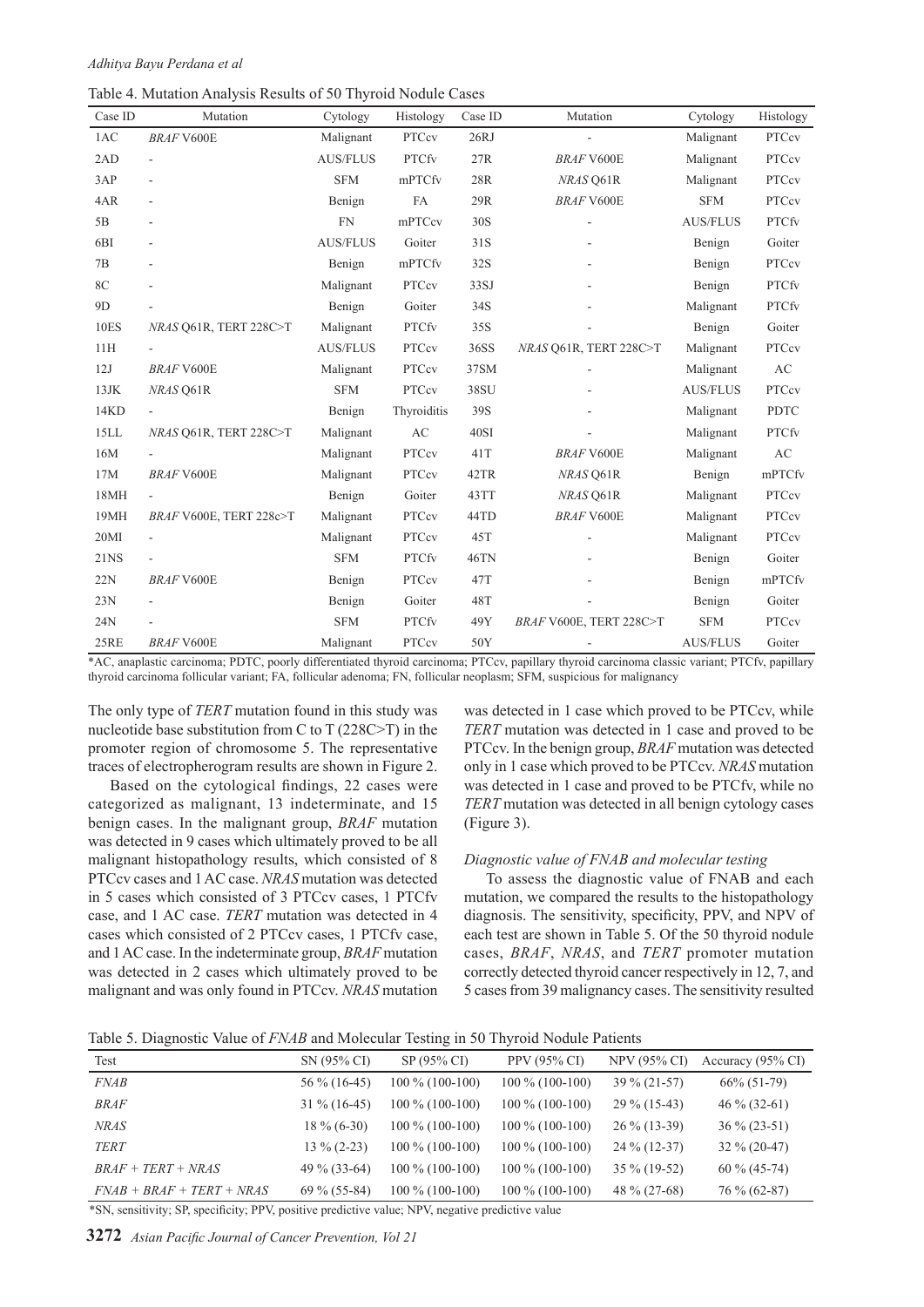

Figure 3. Mutation Status of FNAB Specimens. The thyroid nodules are categorized based on cytology results as malignant, indeterminate, and benign. \*FNAB, fine needle aspiration biopsy; AC, anaplastic carcinoma; PDTC, poorly differentiated thyroid carcinoma; PTCcv, papillary thyroid carcinoma classic variant; PTCfv, papillary thyroid carcinoma follicular variant

were 31% (95% CI, 16%-45%), 18% (95% CI, 6%-30%), and 13% (95% CI, 2%-23%), respectively. All mutations were correctly identified as negative for malignancy in all 11 benign cases, resulting in a specificity of 100% (95% CI, 100%-100%). The PPV for all mutation-positive cases of malignancy was 100% (95% CI, 100%-100%), and the NPV resulted respectively, 29% (95% CI, 15%-43%), 26% (95% CI, 13%-39%), 24% (95% CI, 12%-37%). If we add the diagnostic value of molecular testing to FNAB, it will result in a sensitivity of 69% (95% CI, 55%-84%), specificity of 100% (95% CI, 100%-100%), PPV of 100% (95% CI, 100%-100%), and NPV of 48% (95% CI, 27%-68%).

## **Discussion**

Thyroid cancer incidence has been reported to be the top 5 cause of cancer in Indonesia accounting for 4.2% of all new cancer cases among women in 2018 (World Health Organization, 2019). The case number of thyroid cancer is expected to continue to increase in the future years due to environmental factors such as radiation exposure, pollutants, and high iodine intake (Zimmermann and Galetti, 2015). The growing use of advanced diagnostic imaging and FNAB are also suspected of being associated with the increased case of thyroid cancer (Kitahara and Sosa, 2016).

FNAB is notable to be the most accurate and costeffective examination in evaluating thyroid nodules (Auger et al., 2013). In this study, the application of FNAB has a sensitivity of 56% and has a false negativity rate of 40%. This FNAB performance was relatively poor compared to the other studies which have a sensitivity ranging from 65% to 98% and a false negative rate below 5%. It might be caused most of the cases were taken intraoperatively without ultrasound guidance. Other factors including the inadequate amount of cells for the analysis, fixation method, presence of non-homogenous nodule, and subjectivity of the pathologist who interprets the cytology slides could affect the FNAB results (Bozbiyik et al., 2017). As a consequence, many patients may undergo diagnostic surgery and raising the risk of morbidity if they are ultimately diagnosed as a benign disease. Therefore, additional diagnostic tests are necessary to improve the accurate diagnosis of FNAB, especially in indeterminate cytology results.

To date, molecular testing has been widely studied for thyroid cancer with *BRAF* mutation as the most commonly used biomarker for preoperative diagnosis using FNAB specimens (Nikiforova and Nikiforov, 2009). Furthermore, the use of *BRAF* mutation for postoperative analysis using primary tumor tissue is also important to predict the need for radioactive iodine ablation (RAI) therapy (Han et al., 2014). It was one of our limitations that we did not do mutation assessment from the primary tumor tissue and It will be a better study if we can examine it in the future. However, in our clinical setting, since investigating the mutational status for pre- and postoperative is not covered by public health insurance and is unaffordable for most of the patients, the initial mutation analysis is sufficient even for determining adjuvant RAI therapy. This is supported by our previous results that showed high concordance between preoperative *BRAF* mutation analysis from FNAB specimens and postoperative from the primary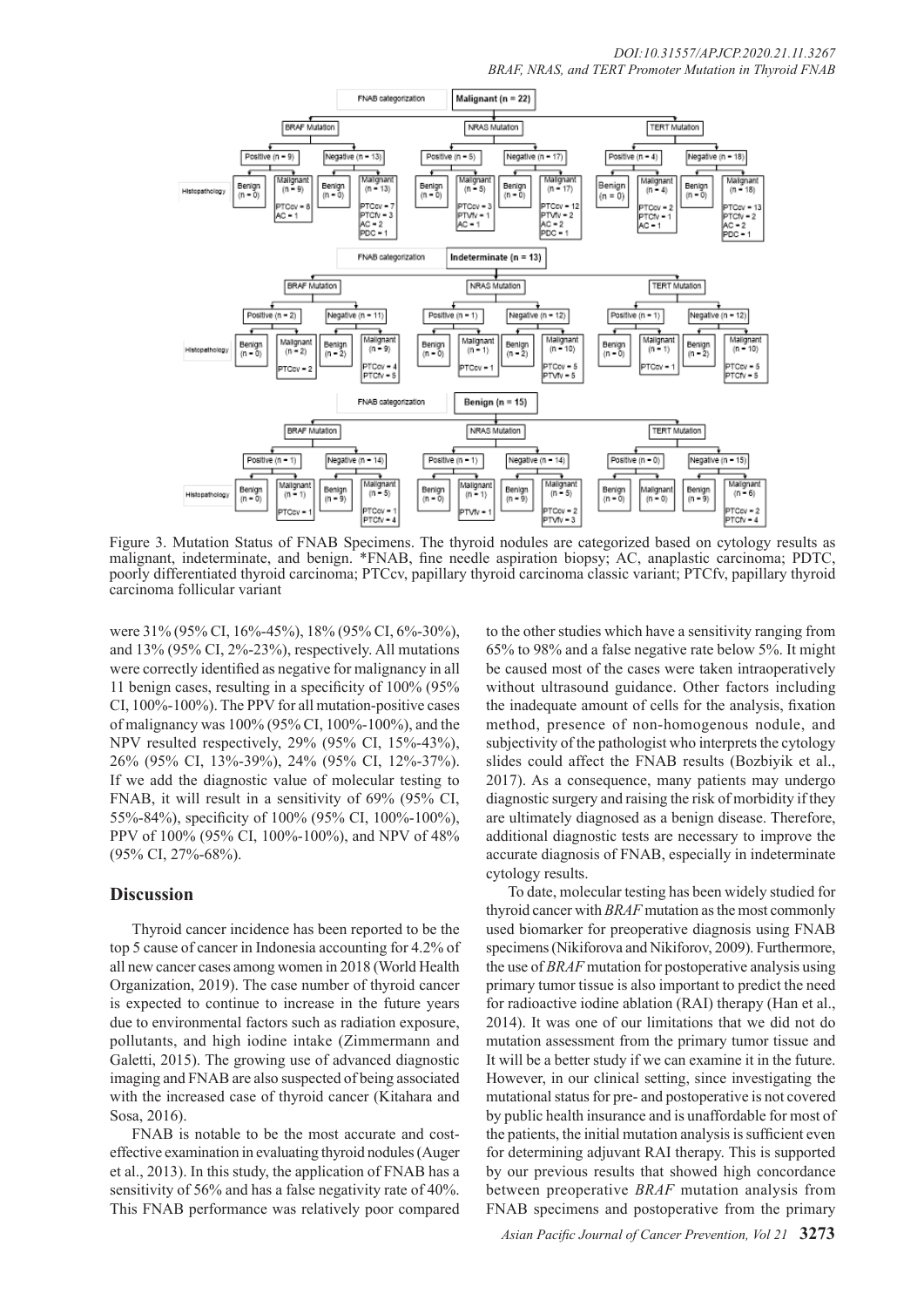#### *Adhitya Bayu Perdana et al*

## tumor (Brahma et al., 2013).

Our previous study showed *BRAF* mutation has high specificity and PPV for PTC, and it could be used as guidance for extensive thyroidectomy in selective patients (Brahma et al., 2013). However, a low rate of sensitivity remains a problem and concludes that *BRAF* mutation alone is insufficient for routine clinical settings. Additional biomarkers including *NRAS* and *TERT* promoter mutations are acknowledged to have a potential clinical significance in thyroid cancer and could be applied in synergy with *BRAF* mutation.

In this study, 50 FNAB specimens were analyzed for *BRAF*, *NRAS*, and *TERT* mutations by Sanger sequencing. As a simple molecular panel, this approach is more costeffective compared to next-generation sequencing (NGS) and could easily be implemented in the clinical setting, considering Sanger sequencing that has already become a routine procedure for mutation analysis in our hospital. Despite some detection limit issues, a study by Chung et al., (2006) showed that Sanger sequencing is still reliable to detect the mutation from FNAB specimens.

Our results demonstrated that *BRAF*, *NRAS*, and *TERT* mutations were found in the frequency of 31%, 18%, and 12%, respectively. The prevalence of these mutations in thyroid cancer showed varying numbers in different studies. A study by Decaussin-Petrucci et al., (2017) in France has shown the frequency of *BRAF*, *NRAS*, and *TERT* promoter mutations of 44.8%, 14.7%, and 5.5%, respectively. Another study by Argyropoulou et al., (2018) from the Greek population revealed the lower prevalence of these mutations in 17%, 3.4%, and 3.4%, respectively. The different ethnicity, environments, specimen types, and detection methods may affect the presence of these mutations.

The identification of mutation confirmed that *BRAF* V600E was mainly detected in PTC with classic variant (PTCcv) (47.8%), but at variance which included AC (33.3%). In agreement with the previous study, *BRAF* mutation has been reported in 30-80% of PTC, and also in AC which develops from pre-existing PTC, but is never detected in follicular carcinoma or benign nodules (Lee et al., 2007). Meanwhile, *NRAS* represents the second most frequent mutation and found mutually exclusive with *BRAF* mutation in this study. *NRAS* mutation accounted for 18% including PTCcv (4 cases), PTCfv (2 cases), and AC (1 case). This finding was in line with other country reports ranging from 15% to 20% mostly found in follicular carcinoma or follicular variant papillary types. Moreover, it can also be found in poorly differentiated, anaplastic, and even medullary carcinomas (Nikiforova and Nikiforov, 2009; Patel et al., 2017). However, the frequency of *NRAS* mutations in this study was lower in comparison to the study from Korea which has 26.8% (Bae et al., 2014). The low number of *NRAS* mutations particularly resulted from the few cases of follicular papillary carcinoma (24%) and follicular adenoma (2%) which commonly harbor *NRAS* mutation.

*TERT* promoter mutations were detected less common in our specimen series (13%). However, our result has a higher frequency than Liu and Xing (2014) study which only accounts for 7% (9/129 patients). *TERT* promoter mutations are generally found only in aggressive thyroid cancer, with the frequency ranging from 4.7% to 25.5% (Liu et al., 2016). Interestingly, all *TERT* mutations that appeared in this study were identified co-existence with *BRAF* (40%) and *NRAS* mutation (60%). This fact suggests that *TERT* promoter mutations can occur simultaneously due to different oncogenic signal transduction pathways (Moon et al., 2017). According to previous studies, the coexisting of *TERT* and *BRAF* mutations were known to have a synergistic effect on aggressive clinicopathological characteristics in PTC (Liu et al., 2016; Liu et al., 2012). Nevertheless, the meta-analysis study by Liu et al., (2016) concluded that the coexistence of two mutations to predict the worst outcomes in thyroid cancer is unclear and needs further research.

Based on diagnostic utility, the addition of multiple molecular testing has significantly raised the sensitivity of FNAB cytology examination from 56% to 69%. If we compare to our previous study (*BRAF* mutation alone), it was generating only 41% of sensitivity (Brahma et al., 2013). This study proves better progress after we implement multiple molecular testing. The combination testing correctly diagnosed 27 out of 39 thyroid carcinomas, including 2 benign and 3 indeterminate cases in cytology which have *BRAF* mutation-positive. Moreover, all of the mutations-positive in thyroid nodules were detected only in malignant cases regardless of the cytological findings, which represent PTC, PTCfv, and AC. Therefore, our results confirmed 100% specificity and PPV in predicting the disease.

We also found the improvement for FNAB cytology false-negative rate after the combination of molecular testing from 40% to 26.7%. Two out of 6 false-negative results were rescued by *BRAF* (1/6) which was ultimately diagnosed as PTCcv and *NRAS* (1/6) which was diagnosed as PTCvf. Surprisingly, one of the *NRAS* mutationpositive cases is represented among the micro PTC follicular variant, further confirming the significance of FNAB evaluation in small nodules size <1 cm. In this scenario, molecular testing should be conducted, since it is capable to detect the possible cytological false-negative results. The discrepancy in this study was higher (34%) compared to the reported studies with 15.3% (Yang et al., 2007) demonstrating a moderate accuracy (66%) of this approach. The addition of molecular testing could reduce the discrepancy rate between the preoperative examination and postoperative (histopathology) by 10%.

Despite the great improvement of FNAB diagnostic sensitivity, there are still some issues related to the molecular test ability to detect malignancy in indeterminate and benign cytology results. 11 out of 13 cases of indeterminate cytology were ultimately diagnosed as malignant but only 4 cases that harbor mutation (Table 4). One of the reasons was the high prevalence of AUS/ FLUS cytology in indeterminate cases may affect the sensitivity of molecular testing. AUS/FLUS cytology and follicular neoplasms that lead to malignancy have more likely altered *HRAS* gene than *NRAS* with a frequency of up to 94% (34). In benign cytology results, there were 6 out of 15 cases which ultimately diagnosed as malignant with 2 of them were found to have *BRAF* and *NRAS*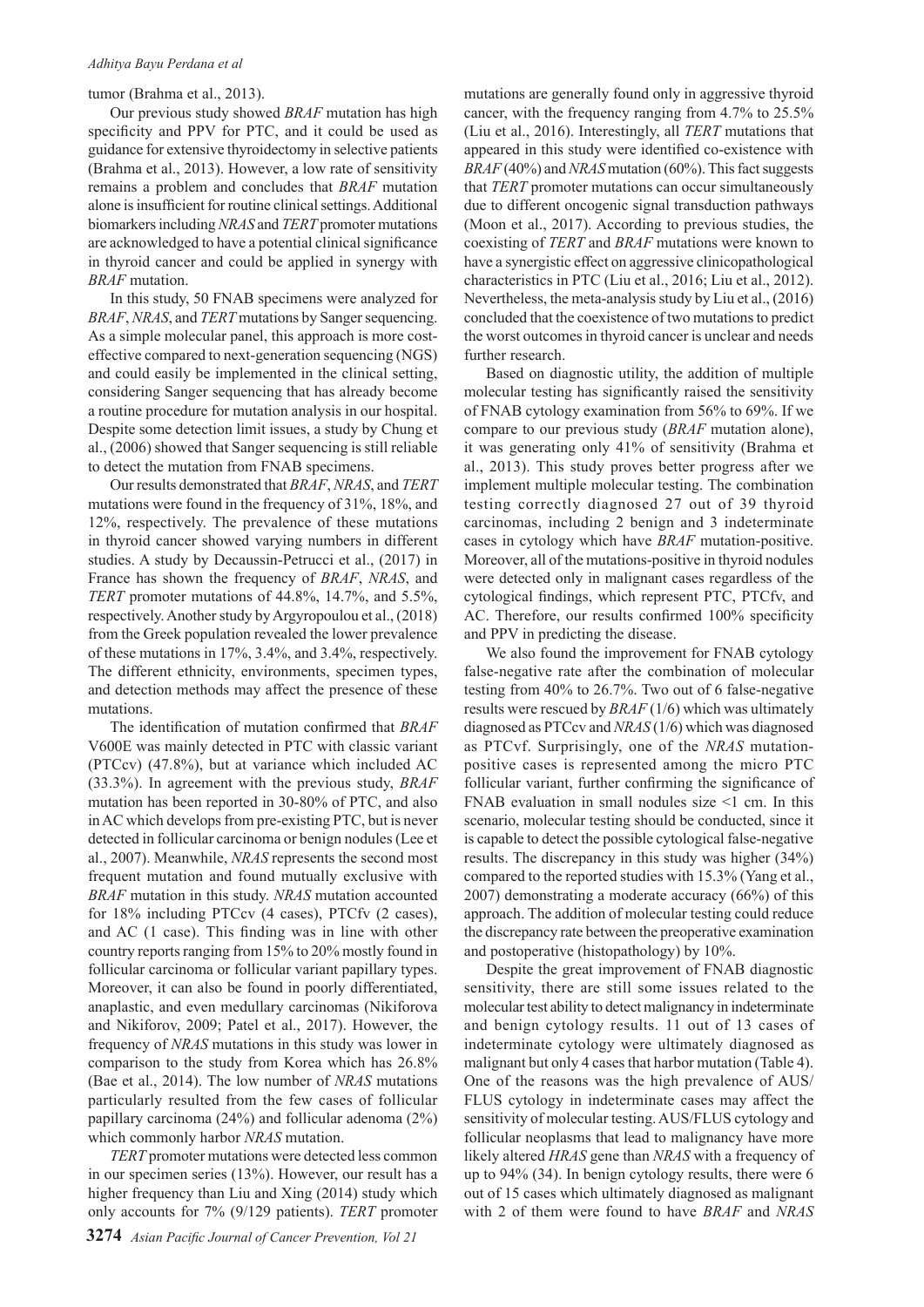mutation preoperatively (Table 2). The most malignant cases detected from benign cytology was PTCfv. There were only 2 out of 12 (17%) PTCfv cases harboring *NRAS* mutation. This result shows the distinction from most published studies that revealed *NRAS* mutation at codon 16 to be common in PTCvf (37–39). It can be explained by Howitt et al., (2013) study that another common genetic alteration in PTCfv is HRAS mutation alongside RET/ PTC1 rearrangement (Di Cristofaro et al., 2006).

Taken together, the additional molecular testing of *BRAF*, *NRAS*, and *TERT* promoter mutations not only enabled the identification of thyroid malignancies in FNAB cytology but also allowed the prediction of the aggressive characteristics of thyroid cancer. Based on various reports, *BRAF* and *TERT* mutation are associated with the older age, female gender, bigger tumor size, extrathyroidal extension, lymph node metastasis, multifocality, advanced stage, and recurrence (Jin et al., 2018; Kebebew et al., 2007; Xing, 2005). Meanwhile, *NRAS* preferentially associated with follicular-patterned thyroid lesions, which theoretically represent precursor lesion for the malignancy (Schulten et al., 2013). Our study also demonstrated most of the patients with *BRAF*, *NRAS*, and *TERT* promoter mutation tend to undergo extensive surgery (Table 2). According to the previous investigations, the identification of *BRAF* and *TERT* promoter mutation in thyroid nodules enabled preoperative stratification of the surgical treatment, leading to total thyroidectomy and most likely prophylactic central lymph node dissection if the clinicopathological setting is appropriate (Melo et al., 2014; Paschke et al., 2017; Trimboli et al., 2016; Xing, 2013).

Indeed, it should be noted that the combination of molecular testing and FNAB was unable to detect the rest of the 31% thyroid malignancy cases in this study. Also, the high cost and the unavailability of public health insurance coverage remains a problem to perform molecular testing for patients in Indonesia. These conditions suggest the implementation of molecular testing only used for selective cases especially for patients who most likely harbor the mutations. Most investigators suggested the use of molecular testing for the following criteria: patients with high-risk nodules to reinforcing malignancy; patients with low-risk nodules or indeterminate cytology results to avoid diagnostic surgery (Danilovic and Marui, 2018). However, our results confirmed that patients with benign cytology could be included for molecular testing. It can be understood due to *BRAF*/*NRAS* mutation-positive was also detected in the benign lesion (Table 2) which was ultimately diagnosed as malignant in histopathology. A supporting study from Puzziello et al., (2016) showed benign thyroid nodules which harbor RAS mutations will grow more rapidly than the wildtype. Therefore, detecting mutations in thyroid nodules with benign cytology might be useful in deciding more appropriate surgical treatment.

Finally, we acknowledge that the present study has several limitations. The first is concerning a small number of cases with the complete clinical data in this study leading to insufficient statistical power. Thus, we were unable to perform the analysis of the relationship between the mutational status and clinicopathology variables.

## *DOI:10.31557/APJCP.2020.21.11.3267 BRAF, NRAS, and TERT Promoter Mutation in Thyroid FNAB*

Second, most of the FNAB specimens were not examined for the cell sufficiently under a microscope examination which makes this study have possible bias measurement. Third, the implementation of a molecular testing panel using limited genetic markers may not be enough to distinguish the thyroid malignancies in indeterminate or malignant cytology. Genetic alterations that are already known occurred in thyroid cancer such as, RET/PTC  $(20\%)$ , all-RAS mutation  $(10\%)$ , and TRK  $(5\%)$  that might be present in our specimens but were not evaluated by this study (Kebebew et al., 2007). The 2009 revised American Thyroid Association (ATA) management guidelines recommend using molecular markers such as *BRAF*, all-RAS, RET/PTC, PAX8/PPARγ, and Galectin-3 in cases with indeterminate cytology (Jin et al., 2018).

In conclusion, the molecular testing of *BRAF*, *NRAS*, and *TERT* mutations can improve the sensitivity of thyroid FNAB. Detecting for the mutations might be beneficial for more definitive treatment in selective cases. However, the NPV is relatively low to avoid the need for diagnostic surgery. Therefore, further studies using a wide spectrum of biomarkers are needed to make a better indication and algorithm for molecular testing.

## **Acknowledgments**

The authors thank all staff of the Surgical Oncology Department and Research and Development Department for the support, especially for Mr. Ali Abdul Aziz for the statistical analysis.

## *Funding Statement*

This work was supported by research funding from RISBIN IPTEKDOK 2014, Ministry of Health Republic of Indonesia (Grant no. HK.05.01/I/2283/2014). All the equipment used in this study was supported by Biomolecular Laboratory of Research and Development Department, Dharmais Cancer Hospital.

## *Statement conflict of interest*

No potential conflicts of interest are disclosed in this study.

## **References**

- Albarel F, Conte-Devolx B, Oliver C (2012). From nodule to differentiated thyroid carcinoma: Contributions of molecular analysis in 2012. *Ann Endocrinol*, **73**, 155-64.
- Alexander EK, Kennedy GC, Baloch ZW, et al (2012). Preoperative diagnosis of benign thyroid nodules with indeterminate cytology. *N Engl J Med*, **367**, 705-15.
- Argyropoulou M, Veskoukis AS, Karanatsiou PM, et al (2020). Low prevalence of *TERT* Promoter, *BRAF* and RAS mutations in papillary thyroid cancer in the Greek population. *Pathol Oncol Res*, **26**, 347-54.
- Auger M, Nayar R, Khalbuss W, et al (2013). Implementation of the bethesda system for reporting thyroid cytopathology. *Arch Pathol Lab Med*, **137**, 1555-9.
- Bae JS, Choi SK, Jeon S, et al (2014). Impact of *NRAS* mutations on the diagnosis of follicular neoplasm of the thyroid. *Int J Endocrinol*, **2014**, 1-7.
- Bozbiyik O, Öztürk Ş, Ünver M, et al (2017). Reliability of fine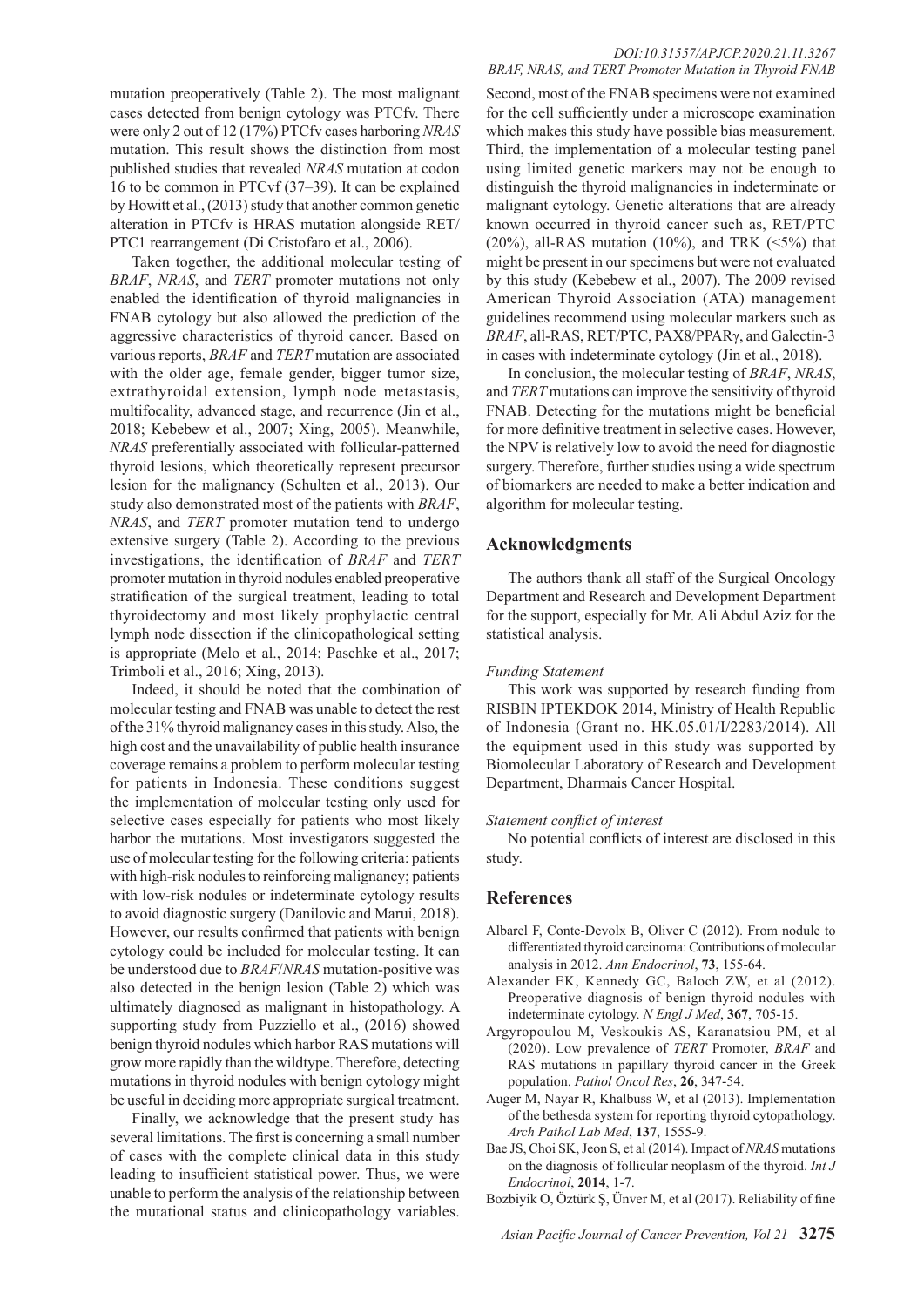needle aspiration biopsy in large thyroid nodules. *Turkish J Surg*, **33**, 10-3.

- Brahma B, Yulian ED, Ramli M, et al (2013). Surgical perspective of T1799A *BRAF* mutation diagnostic value in papillary thyroid carcinoma. *Asian Pacific J Cancer Prev*, **14**, 31-7.
- Bray F, Ferlay J, Soerjomataram I, et al (2018). Global cancer statistics 2018: GLOBOCAN estimates of incidence and mortality worldwide for 36 cancers in 185 countries. *CA Cancer J Clin*, **68**, 394-424.
- Cohen Y, Rosenbaum E, Clark DP, et al (2004). Mutational analysis of *BRAF* in fine needle aspiration biopsies of the thyroid: A potential application for the preoperative assessment of thyroid nodules. *Clin Cancer Res*, **10**, 2761-5.
- Danilovic DLS, Marui S (2018). Critical analysis of molecular tests in indeterminate thyroid nodules. *Arch Endocrinol Metab*, **62**, 572-5.
- Decaussin-Petrucci M, Descotes F, Depaepe L, et al (2017). Molecular testing of *BRAF*, RAS and *TERT* on thyroid FNAs with indeterminate cytology improves diagnostic accuracy. *Cytopathology*, **28**, 482-7.
- Di Cristofaro J, Marcy M, Vasko V, et al (2006). Molecular genetic study comparing follicular variant versus classic papillary thyroid carcinomas: association of N-ras mutation in codon 61 with follicular variant. *Hum Pathol*, **37**, 824-30.
- Gharib H, Goellner JR (1993) . Fine-needle aspiration biopsy of the thyroid. *Ann Intern Med*, **118**, 282-9.
- Gupta N, Dasyam AK, Carty SE, et al (2013). RAS mutations in thyroid FNA specimens are highly predictive of predominantly low-risk follicular-pattern cancers. *J Clin Endocrinol Metab*, **98**, 914-22.
- Han SA, Park WS, Jang JH, et al (2014). *BRAF* mutation may predict higher necessity of postoperative radioactive iodine ablation in papillary thyroid cancer. *Ann Surg Treat Res*, **87**, 174-9.
- Howitt BE, Jia Y, Sholl LM, Barletta JA (2013). Molecular alterations in partially-encapsulated or well-circumscribed follicular variant of papillary thyroid carcinoma. *Thyroid*, **23**, 1256-62.
- Jin A, Xu J, Wang Y (2018). The role of *TERT* promoter mutations in postoperative and preoperative diagnosis and prognosis in thyroid cancer. *Medicine*, **97**, 7-12.
- Jin L, Sebo TJ, Nakamura N, et al (2006). *BRAF* mutation analysis in fine needle aspiration (FNA) cytology of the thyroid. *Diagnostic Mol Pathol*, **15**, 136-43.
- Kartini D, Wibisana G (2017). Accuracy of triple diagnostic test in patients with thyroid nodule at Dr. Cipto Mangunkusumo General Hospital. *eJournal Kedokt Indones*, **5**, 38-43.
- Kebebew E, Weng J, Bauer J, et al (2007). The prevalence and prognostic value of *BRAF* mutation in thyroid cancer. *Ann Surg*, **246**, 466-70.
- Kim TH, Kim YE, Ahn S, et al (2016). *TERT* promoter mutations and long-term survival in patients with thyroid cancer. *Endocr Relat Cancer*, **23**, 813-23.
- Kitahara CM, Sosa JA (2016). The changing incidence of thyroid cancer. *Nat Rev Endocrinol*, **12**, 646-53.
- Lee JH, Lee ES, Kim YS (2007). Clinicopathologic significance of *BRAF* V600E mutation in papillary carcinomas of the thyroid. *Cancer*, **110**, 38-46.
- Liu C, Liu Z, Chen T, et al (2016). *TERT* promoter mutation and its association with clinicopathological features and prognosis of papillary thyroid cancer: A meta-analysis. *Sci Rep*, **6**, 1-9.
- Liu FC, Lin HT, Lin SF, et al (2017). Nationwide cohort study on the epidemiology and survival outcomes of thyroid cancer. *Oncotarget*, **8**, 78429-51.
- Liu R, Xing M (2014). Diagnostic and prognostic *TERT* promoter

mutations in thyroid fine-needle aspiration biopsy. *Endocr Relat Cancer*, **21**, 825-30.

- Liu R, Xing M (2016). *TERT* promoter mutations in thyroid cancer. *Endocr Relat Cancer*, **23**, 143–55.
- Liu X, Bishop J, Shan Y, et al (2012). Highly prevalent *TERT* promotor mutations in aggressive thyoid cancers. *Endocr Relat Cancer*, **20**, 603-10.
- Melo M, Da Rocha AG, Vinagre J, et al (2014). *TERT* promoter mutations are a major indicator of poor outcome in differentiated thyroid carcinomas. *J Clin Endocrinol Metab*, **99**, 754-65.
- Moon S, Song YS, Kim YA, et al (2017). Effects of coexistent *BRAF*V600E and *TERT* promoter mutations on poor clinical outcomes in papillary thyroid cancer: A meta-analysis. *Thyroid*, **27**, 651–60.
- Moses W, Weng J, Sansano I, et al (2010). Molecular testing for somatic mutations improves the accuracy of thyroid fine-needle aspiration biopsy. *World J Surg*, **34**, 2589-94.
- Nikiforov YE, Nikiforova MN (2011). Molecular genetics and diagnosis of thyroid cancer. *Nat Rev Endocrinol*, **7**, 569–80.
- Nikiforov YE, Steward DL, Robinson-Smith TM, et al (2009). Molecular testing for mutations in improving the fine-needle aspiration diagnosis of thyroid nodules. *J Clin Endocrinol Metab*, **94**, 2092–8.
- Nikiforova MN, Nikiforov YE (2009). Molecular diagnostics and predictors in thyroid cancer. *Thyroid*, **19**, 1351–61.
- Pallante P, Visone R, Ferracin M, et al (2006). MicroRNA deregulation in human thyroid papillary carcinomas. *Endocr Relat Cancer*, **13**, 497–508.
- Paschke R, Cantara S, Crescenzi A, et al (2017). European thyroid association guidelines regarding thyroid nodule molecular fine-needle aspiration cytology diagnostics. *Eur Thyroid J*, **6**, 115-29.
- Patel SG, Carty SE, McCoy KL, et al (2017). Preoperative detection of RAS mutation may guide extent of thyroidectomy. *Surgery*, **161**, 168-75.
- Pellegriti G, Frasca F, Regalbuto C, et al (2013). Worldwide increasing incidence of thyroid cancer: Update on epidemiology and risk factors. *J Cancer Epidemiol*, **2013**, 1–10.
- Puzziello A, Guerra A, Murino A, et al (2016). Benign thyroid nodules with RAS mutation grow faster. *Clin Endocrinol*, **84**, 736-40.
- Rowe LR, Bentz BG, Bentz JS (2006). Utility of *BRAF* V600E mutation detection in cytologically indeterminate thyroid nodules. *Cyto J*, **3**, 1-10.
- Schulten HJ, Salama S, Al-Ahmadi A, et al (2013). Comprehensive survey of HRAS, KRAS, *NRAS* mutations in proliferative thyroid lesions from an ethnically diverse population. *Anticancer Res*, **33**, 4779-84.
- Shibru D, Chung KW, Kebebew E (2008). Recent developments in the clinical application of thyroid cancer biomarkers. *Curr Opin Oncol*, **20**, 13-8.
- Su X, Jiang X, Xu X, et al (2016). Diagnostic value of *BRAF*V600E-mutation analysis in fine-needle aspiration of thyroid nodules: A meta-analysis. *Onco Targets Ther*, **9**, 2495–509.
- Trimboli P, Treglia G, Condorelli E, et al (2016). *BRAF*-mutated carcinomas among thyroid nodules with prior indeterminate FNA report: A systematic review and meta-analysis. *Clin Endocrinol*, **84**, 315–20.
- World Health Organization (2019). Indonesia Source GLOBOCAN 2018. International Agency for Research on Cancer (Vol. 256). [cited 2020 June 15]. Available from https://gco.iarc.fr/today/data/factsheets/populations/360 indonesia-fact-sheets.pdf.
- Xing M (2005). *BRAF* mutation in thyroid cancer. *Endocr Relat*